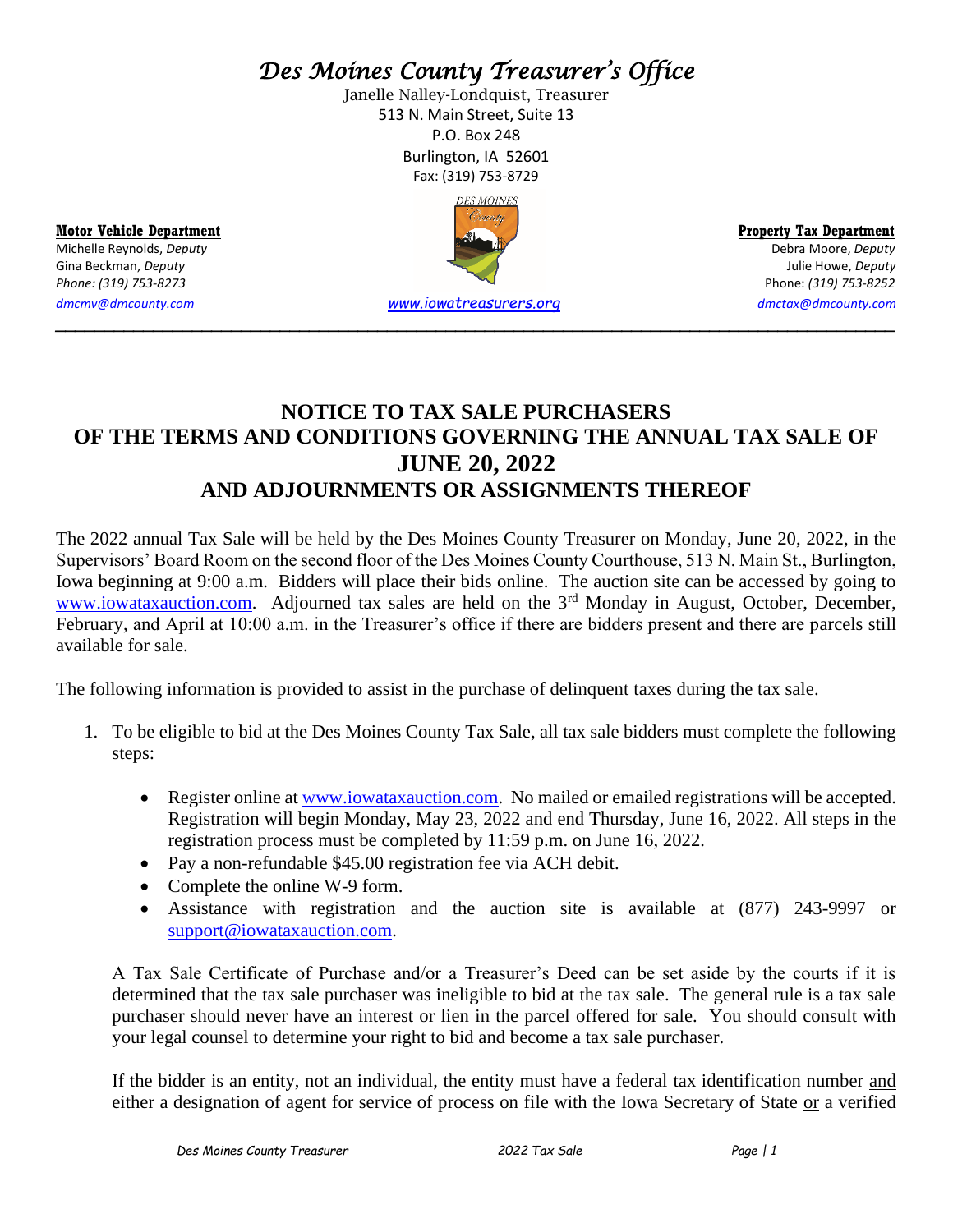statement of trade name on file with the Des Moines County Recorder. Contact the Iowa Secretary of State by phone at (515) 281-5204 or the Des Moines County Recorder by phone at (319) 753-8221.

All bidders must be 18 years of age or older as of June 20, 2022.

A W-9 form must be completed electronically by the registration deadline. This information is required to issue an accurate 1099-INT form to each certificate holder earning cumulative interest equal to, or in excess of \$600.00 during the calendar year. This information will also be submitted to the Internal Revenue Service and may be needed when filing your Federal and State Income Tax returns.

2. The Delinquent Tax List for Des Moines County will be published the week of May 30th in the following newspaper:

> The Hawk Eye Newspaper P.O. Box 10 Burlington, IA 52601 (319) 754-8461

Parcels on the published list will also be available for review on the auction site by Thursday, June 2, 2022. The auction site can be accessed by going to [www.iowataxauction.com.](http://www.iowataxauction.com/) You must complete the registration process to access the data.

3. All parcels shown in the publication are offered for sale except those that have been paid after the publication and those withheld due to bankruptcy laws prohibiting the sale.

Bids can be uploaded prior to the start of the sale but will not be applied until the sale opens at 9:00 a.m. on Monday, June 20th, 2022. The auction site can be accessed by going to [www.iowataxauction.com.](http://www.iowataxauction.com/) All parcels will be listed in the order they were published. The delinquent taxes on each parcel will be offered for sale to all bidders beginning with a 100% undivided interest. "Bid downs" will range in whole percentage points from 99% to 1%. Des Moines County will not be utilizing batches.

When the sale closes at 10:30 a.m., a tax sale certificate for each parcel will be awarded to the bidder that designates the smallest percentage for the total amount due. If two or more bidders have placed an equal bid and the bids are the smallest percentage offered, the successful bidder will be selected by using a random selection process.

All bids must be in good faith. All bids placed, whether intentional or not, are the responsibility of the bidder and may not be withdrawn.

4. Successful bidders will receive an invoice when the sale has closed. **An ACH debit for the total amount due will automatically initiate from the account designated for the payment of registration fees**. The total amount due will include all delinquent taxes, special assessments, interest, special assessment collection fees, publishing costs, and a certificate fee in the amount of \$20.00 for each certificate purchased.

If a tax sale bidder's payment is not honored, the bidder will have three business days following notification from the Treasurer to repay with guaranteed funds or the tax sale certificate(s) purchased will be canceled. A \$30.00 service fee will be assessed on any payments returned due to insufficient funds.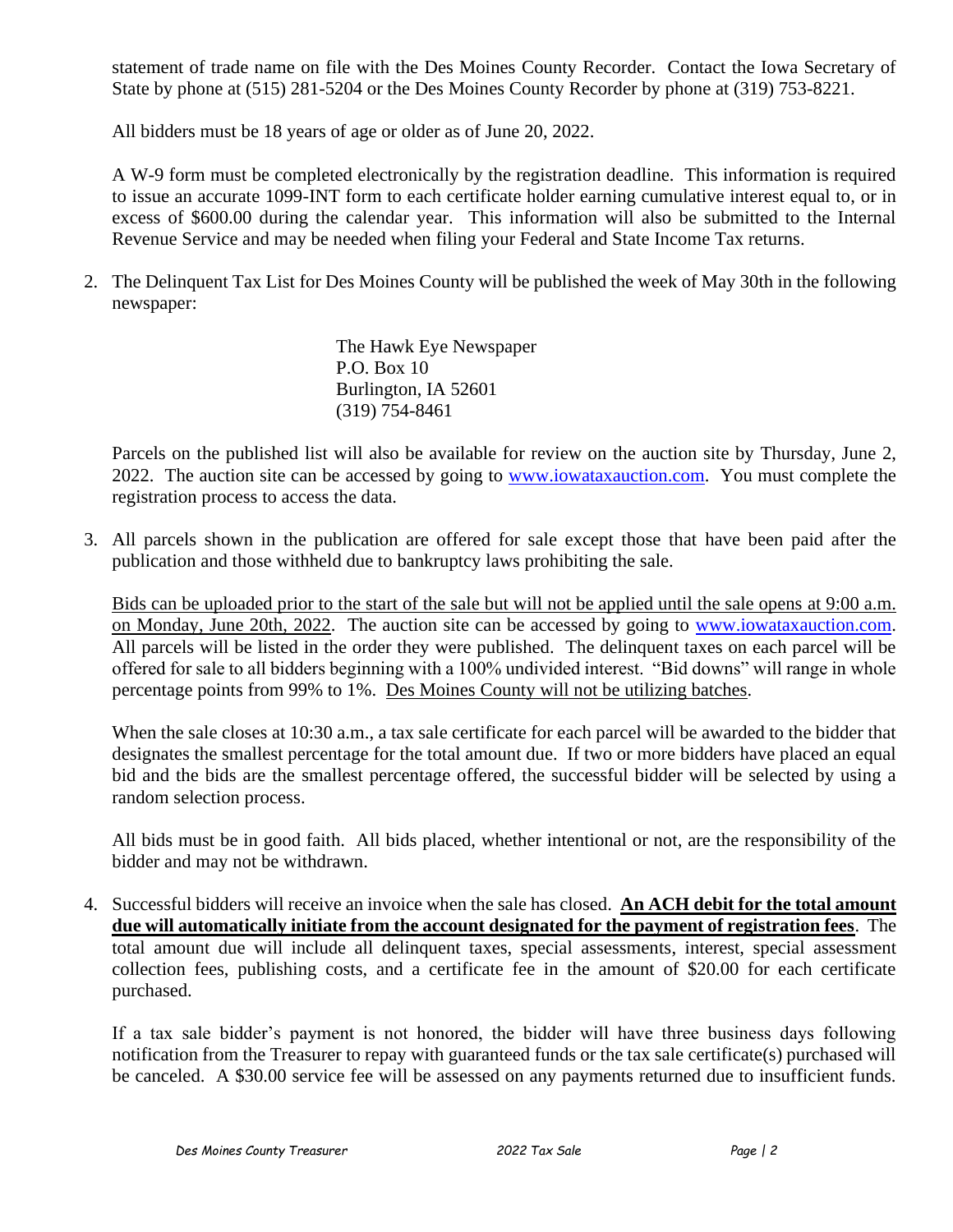The County Treasurer reserves the right to require guaranteed funds for any future payments from the tax sale bidder.

- 5. Please allow 7 to 15 days to receive your certificate(s). This allows the Treasurer's staff time to complete posting of records, editing of certificates, and balancing of the proceeds received from the tax sale. The tax sale certificate is assignable by endorsement and entry in the county system in the office of the County Treasurer from which the certificate was issued. For each assignment transaction, the Treasurer shall charge the assignee an assignment transaction fee of \$100.00 to be deposited to the county general fund. The assignment transaction fee shall not be added to the amount necessary to redeem.
- 6. The tax sale certificate of purchase does not convey title to the purchaser. The titleholder of record or other interested party retains the right to redeem within a specified period of time, depending on the type of tax sale. If the tax sale remains unredeemed after this period has expired, the purchaser may begin the process to obtain a Tax Deed to the parcel.

#### **REGULAR TAX SALE**

The 90-day Notice of Right of Redemption may be issued after one year and nine months from the date of the tax sale. (Parcels eligible for regular tax sale have been advertised only once.)

#### **PUBLIC BIDDER TAX SALE**

The 90-day Notice or Right of Redemption may be issued nine months from the date of the tax sale. (Parcels eligible for public bidder tax sale have been advertised for two years and are indicated with an asterisk (\*) on the published tax sale list.)

### **FAILURE TO OBTAIN DEED – CANCELLATION OF SALE**

After three years have elapsed from the time of the tax sale, and the holder of a certificate has not filed an affidavit of service under Iowa Code Section 447.12, the Treasurer will cancel the tax sale certificate.

- 7. The Treasurer is required to notify the titleholder of record of the tax sale acquisition.
- 8. A tax sale purchaser may pay subsequent taxes and special assessments on the same parcel on which s/he holds the tax sale certificate. **Please note, the Des Moines County Treasurer's Office allows subsequent payments to be made in the office or online at [www.iowatreasurers.org.](http://www.iowatreasurers.org/)** To access the subsequent tax payment module, select "Login" from the Tax Sale menu at [www.iowatreasurers.org.](http://www.iowatreasurers.org/) After logging in, you will be able to access a list of parcels on which you hold a tax sale certificate. It is the investor's responsibility to review the list and confirm all applicable parcels are included in the online portfolio. You can select the items you want to pay and submit payment by ACH debit. A non-refundable fee of \$0.25 per parcel applies. Please contact our office if you need additional assistance.

Taxes for a subsequent year may be paid beginning one month and fourteen days following the date from which an installment becomes delinquent. Only items delinquent in the current fiscal year or prior may be paid as a "subsequent payment". Special assessments due in future years cannot be paid until the fiscal year in which they become due. Failure to report subsequent payments will result in their omission from the redemption calculation.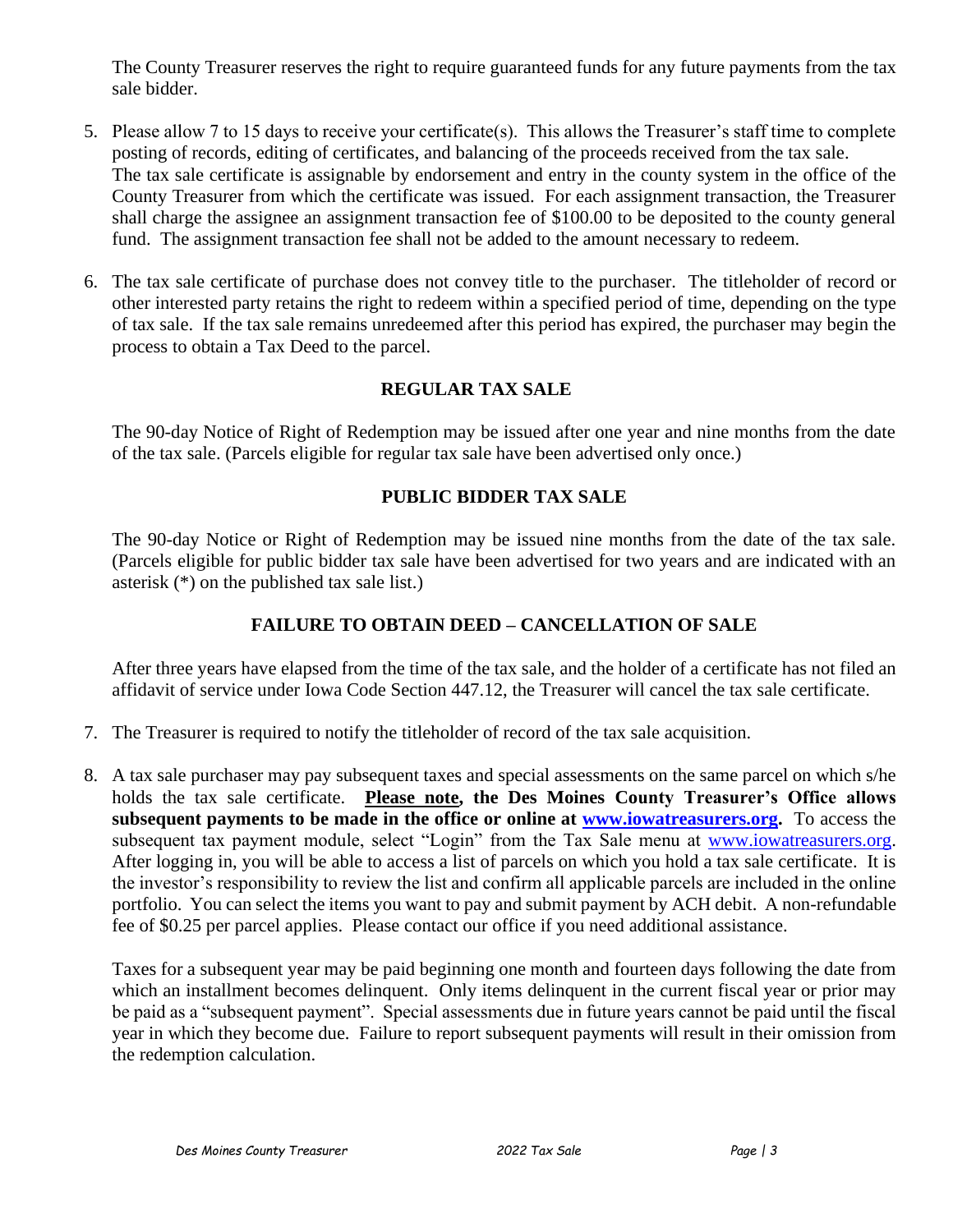- 9. A redemption is not valid unless received by the Treasurer prior to the close of business on the 90th day from the date of completed service (except County held certificates). A redeemed tax sale will include the following:
	- a) The original tax sale amount, including the certificate fee paid by the purchaser at the time of the sale.
	- b) Interest in the amount of 2% per month calculated against the amount, for which the parcel was sold, including the amount paid for the certificate or purchase. Each fraction of a month is counted as a whole month.
	- c) Subsequent tax payments paid by the purchaser and added to the amount of the sale, with interest in the amount of 2% per month. Each fraction of a month is counted as a whole month.
	- d) For certificates sold on or after June 1, 2005, the cost of serving the notice, including the cost of sending certified mail notices, and the cost of publication under section 447.10, if publication is required, shall be added to the amount necessary to redeem. The cost of a record search, not to exceed \$300.00, shall also be added to the amount necessary to redeem if the search is performed by an abstracter who is an active participant in the title guaranty program under section 16.91 or by an attorney licensed to practice law in the State of Iowa. Costs filed with the Treasurer after redemption has been made shall not be collected by the Treasurer. However, the certificate holder may pursue collection through a court action against the parcel owner.

Costs incurred by the tax sale certificate holder may not be filed prior to the filing of the affidavit of service with the Treasurer.

10. The purchaser is responsible for checking parcels on which s/he holds the certificate of purchase for redemption.

Upon redemption of a tax sale certificate, the treasurer's office issues a check for the redemption amount. This check will be made available upon surrender of the original tax sale certificate of purchase to the county treasurer's office either by mail or in person. Checks issued by Des Moines County become void after one year and will be canceled pursuant to Iowa Code section 331.554 (6).

If the original certificate of purchase has been lost or destroyed, a duplicate can be obtained from the Des Moines County Treasurer's office after completing the lost certificate affidavit and payment of \$20.00. This affidavit is available on our website.

In the event you have been reimbursed for a redemption, but then the tax sale redeemer's check is not honored, you will be required to return the funds to the Treasurer's Office. The tax sale certificate will be returned to you and the redemption will be canceled. The tax sale will be reinstated as of the original sale date. A subsequent redemption will be calculated from the date of the sale to date of repayment.

- 11. The fee for the issuance of a Treasurer's Tax Sale Deed is \$25.00 per parcel.
- 12. The certificate of purchase, the \$25.00 Treasurer's Tax Sale Deed issuance fee, and recording fees shall be submitted to the Des Moines County Treasurer within 90 calendar days after the redemption period expires. The Treasurer shall cancel the certificate for any tax sale certificate holder who fails to comply.